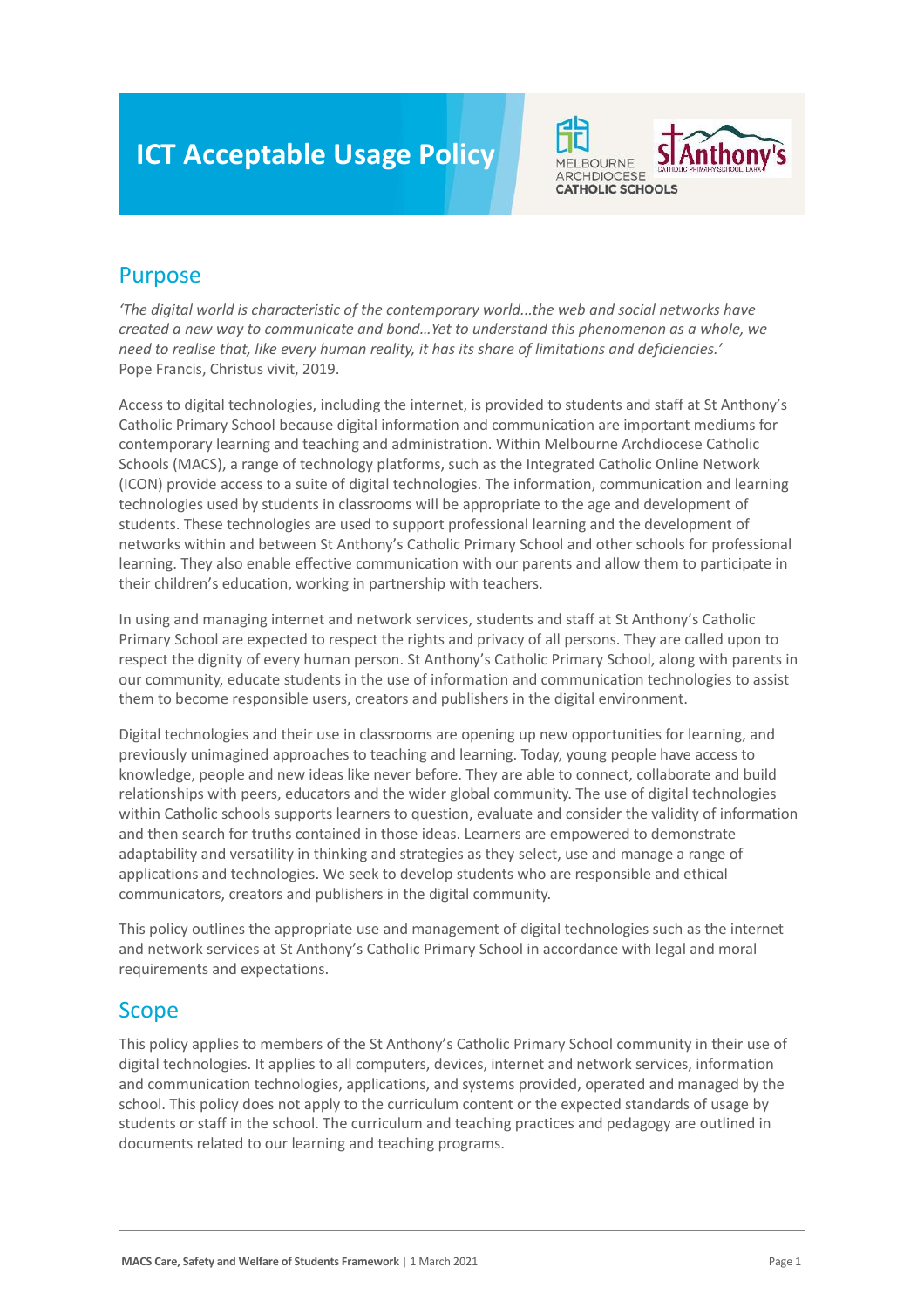# **Definitions**

**Computer** is either a desktop or portable laptop device that performs processes, calculations and operations based on instructions provided by a software or hardware program.

**Device** refers to a unit of physical hardware or equipment that provides one or more computing functions within a computer system. It can provide input to the computer, accept output or both. Typical hardware includes a computer mouse, speakers, printer and microphone.

**Email** means the system that enables users to send data over the internet using computers and mobile devices.

**ICON** means the Integrated Catholic Online Network which is used to deliver shared services for educational and administrative purposes across Catholic schools.

**Internet** means the system of interconnected networks that connects computers for data transmission and storage.

**Intranet** refers to a local system of computers enabling students and staff to communication and share information within their school community.

**Mobile devices** refers to (but is not limited to) mobile phones, PDAs and portable storage devices.

**Network services** means the facilities and resources located on and delivered via a computer-based network, including communication systems, internet and intranet services, mobile devices, electronic mail, web services, printer services, database services, back-up services, file services and network management services.

**Parents** includes parents, guardians and carers.

**Social networking** means web-based services that allow individuals to create their own online profiles and communicate with each other by voice, chat, instant message, image sharing, video conference and blogs in a virtual community.

**Staff** means salaried, voluntary and contracted persons.

**Students** means those students enrolled at St Anthony's Catholic Primary School.

**Website** is an internet based page or series of pages grouped together and managed by a person or group.

### **Principles**

The use of digital technologies within our school by staff and students at St Anthony's Catholic Primary School is underpinned by the following principles and understanding:

- that digital technologies provide valuable opportunities for staff and students to collaborate, connect and create with peers, colleagues, experts and the wider community
- that online behaviour will at all times demonstrate respect for the dignity of each person in the community
- users will behave in a manner that is ethical when using the internet and network services (even for personal communication)
- the Catholic beliefs and ethos of the school, and professional expectations and standards required by teachers are demonstrated in the way the technologies are used
- inappropriate online behaviour, including cyberbullying, will not be tolerated.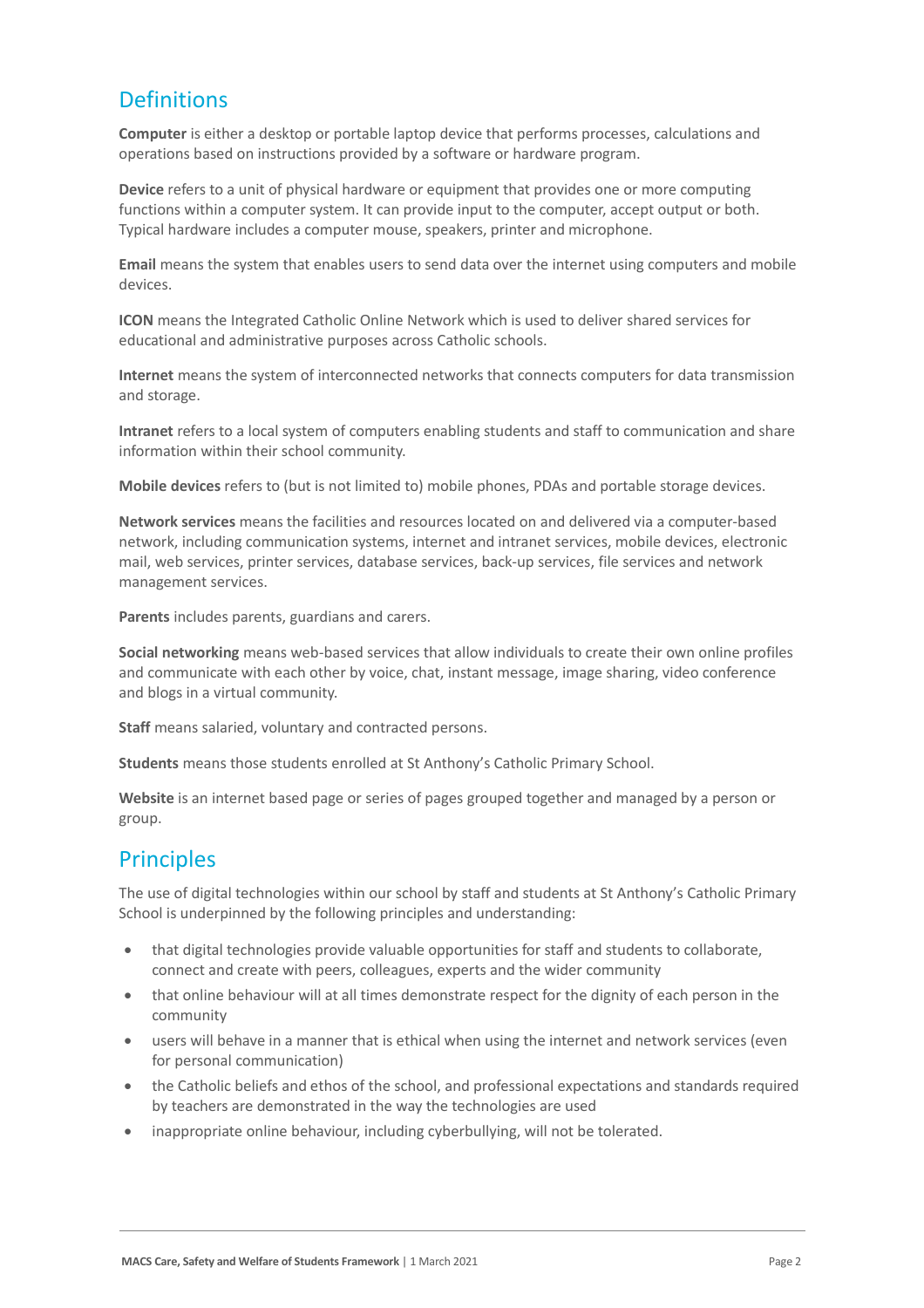# **Policy**

#### **Internet and Network Access**

Access to internet and network services are provided by MACS to staff and students of St Anthony's Catholic Primary School for educational and administrative purposes. From time to time, other MACS policies and requirements in particular schools may result in restrictions.

Access rights assigned to students and staff at St Anthony's Catholic Primary School will be determined by the principal and may vary as educational and administrative purposes change.

Students and staff at St Anthony's Catholic Primary School may not use the internet and network services provided for commercial purposes, either offering or acquiring goods or services for personal use. The services cannot be used for political lobbying or proliferation of unnecessary communications.

#### **Expectations of users**

All students and staff at St Anthony's Catholic Primary School are required to use the internet and network services in accordance with this policy. Any use of devices or services that may be questionable, offensive, and controversial or against the Catholic ethos is unacceptable. This includes personal communication with students on matters not related to curriculum or education. These standards apply whenever St Anthony's Catholic Primary School equipment or communication lines are used, including use from home or other non-school location and when a private account is used.

#### **Non-compliance with this policy**

Disciplinary action may be undertaken by St Anthony's Catholic Primary School against any student or staff member is who found to be inappropriately using the provided internet, network services, device or mobile device. The principal will determine the disciplinary measures to be undertaken in accordance with other policies and guidelines. These measures may be outlined in staff handbooks or the Acceptable User Agreement for students used by St Anthony's Catholic Primary School.

#### **Duty of Care**

St Anthony's Catholic Primary School will provide instruction to students in online personal safety issues, including inappropriate sites, stranger danger, cyberbullying and scams. St Anthony's Catholic Primary School will prepare staff to deal with these issues.

### **Monitoring**

#### **Students**

Online activities may be monitored or reviewed to assess network efficiency, examine system security and to investigate alleged breaches of this policy.

#### **Staff**

An authorised person (e.g. a principal, a regional manager or other MACS staff member can monitor the use of MACS ICT resources. Server logs may also be used in an investigation of an alleged breach of this policy.

#### **Security**

To minimise risk to MACS information and communication networks from viruses and intrusions, current virus screening software is to be activated, and where appropriate, passwords are to be used by staff and students of St Anthony's Catholic Primary School. Firewalls are to be maintained. The management of system protocols and configurations are the responsibility of the staff authorised by